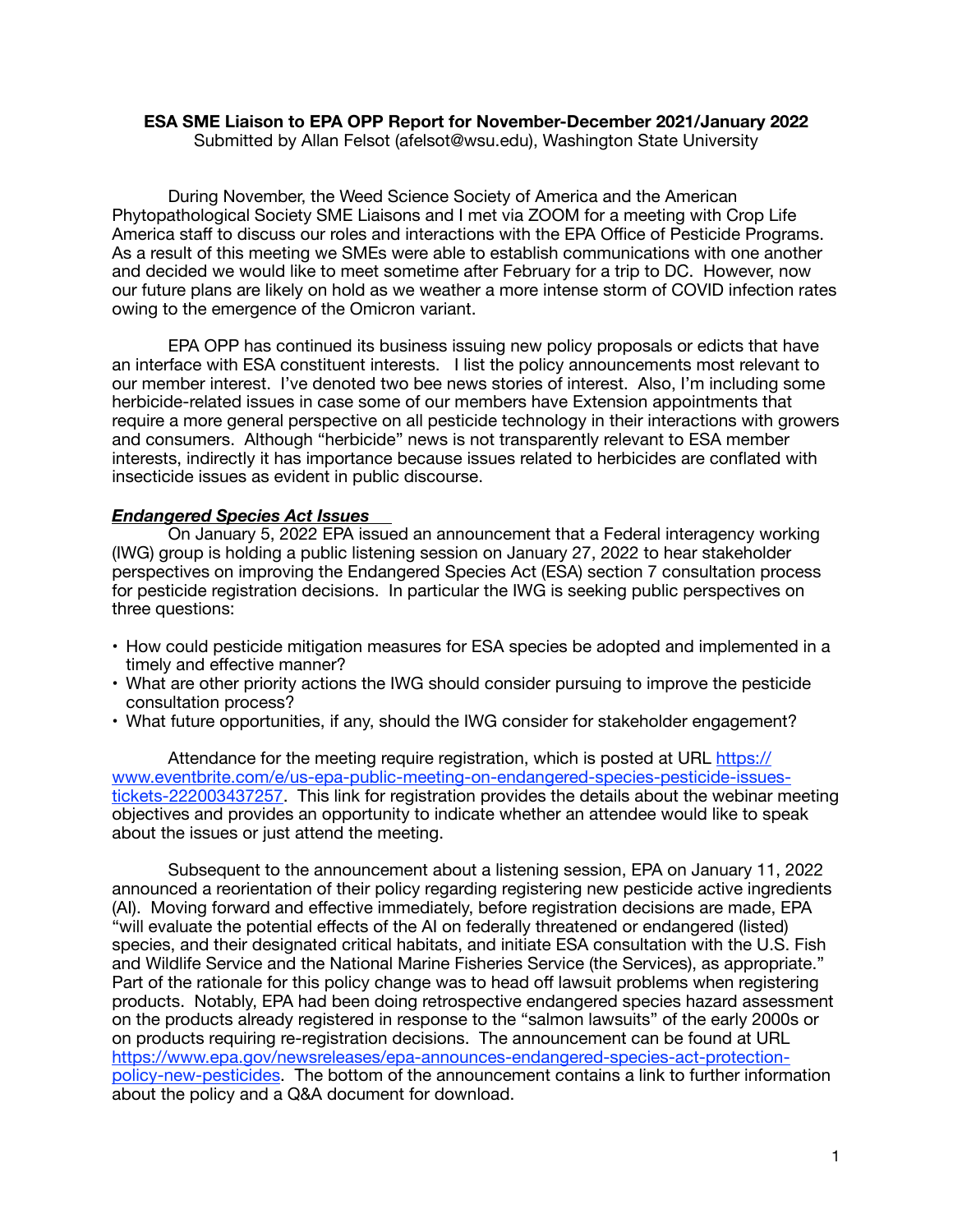One item of interest if one is curious about how EPA has implement best management practices regarding protecting listed species under the ESA is the agency website called Bulletins Live Two at URL [https://www.epa.gov/endangered-species/bulletins-live-two-view](https://www.epa.gov/endangered-species/bulletins-live-two-view-bulletins)[bulletins.](https://www.epa.gov/endangered-species/bulletins-live-two-view-bulletins) This website contains a map of locations of listed species and helps growers determine when their applications might occur during the time of year that a listed species is present.

# *Crop Groupings Changes Proposed*

On January 10, 2022, EPA opened "a 60-day comment period requesting public comments on the sixth proposed rule in an ongoing series of revisions to the pesticide crop grouping regulations. Crop groups are established when residue data for certain representative crops are used to establish pesticide tolerances for a group of crops that are botanically or taxonomically related. EPA sets these tolerances, which are the maximum amount of a pesticide allowed to remain in or on a food, as part of the process of regulating pesticides that may leave residues in food." More details about the proposed changes are located at URL [https://www.epa.gov/pesticides/epa-proposes-rule-improve-several-pesticide-crop-groupings.](https://www.epa.gov/pesticides/epa-proposes-rule-improve-several-pesticide-crop-groupings)

# *Bees & Pesticides News*

On December 3, 2021, a California state superior court ruled that the insecticide sulfoxaflor can no longer be used on crops in the State. The petitioners represented by the Seattle based law firm Earth Justice (the same firm that "won" the salmon lawsuits in the early 2000s) claimed that the CA Department of Pesticide Regulation violated state environmental law when it approved the registration of the insecticide. FYI, sulfoxaflor targets the nicotinic acetylcholine receptor as do the neonicotinoid insecticides but is a new chemical class called sulfoximimes. Although sulfoxaflor has xylem system properties as the neonics, its interaction with the receptor is pharmacokinetically different. Furthermore, this insecticide was registered for use as a spray as opposed to a seed treatment or soil application.

On December 16, 2021 the Center for Food Safety and the Pesticide Action Network North America filed a lawsuit in the Northern District of California agasint the EPA. The complaint is seeking "declatory and equitable relief" because EPA did not answer a 2017 petition to "close a regulatory loophole that allows seeds coated with systemic pesticides to evade the registration and labeling requirements of the Federal Insecticide, Fungicide, and Rodenticide Act." The lawsuit states irreparable environmental harm if the loophole persists. Ironically, EPAs finalized risk analysis for neonicotinoid coated seeds (three products of interest: imidacloprid, thiamethoxam and clothianidin) shows that use of treated seeds present the lowest risk to honey bees (other pollinator species are arguably more uncertain owing to harmonized regulatory testing requirements that do not presently include them).

### *Miscellaneous Human Health News*

On November 23, 2021 Senator Corey Booker's office announced the "Protect America's Children form Toxic Pesticide Act of 2021 (PACTPA) that would remove dangerous pesticides from farm use. According to Booker's office press release, the "bill would protect farmworkers by ending the use of more than 100 toxic pesticides. The candidate pesticide groups are OP and neonicotinoid insecticides, and additionally paraquat herbicide was signaled out for its putative epidemiological relationship to Parkinson's Disease.

### *Herbicide Issues of Interest to Extension Agents*

On January 11, 2022, EPA announced renewal of the registration for ENLIST herbicide products for a seven-year period. ENLIST (2,4-D) and ENLIST Duo (2,4-D plus glyphosate) were commercialized upon the first registrations in 2014 for use on 2,4-D resistant corn, cotton, and soybeans (i.e., the genetically modified cultivars). Details of the announcement are